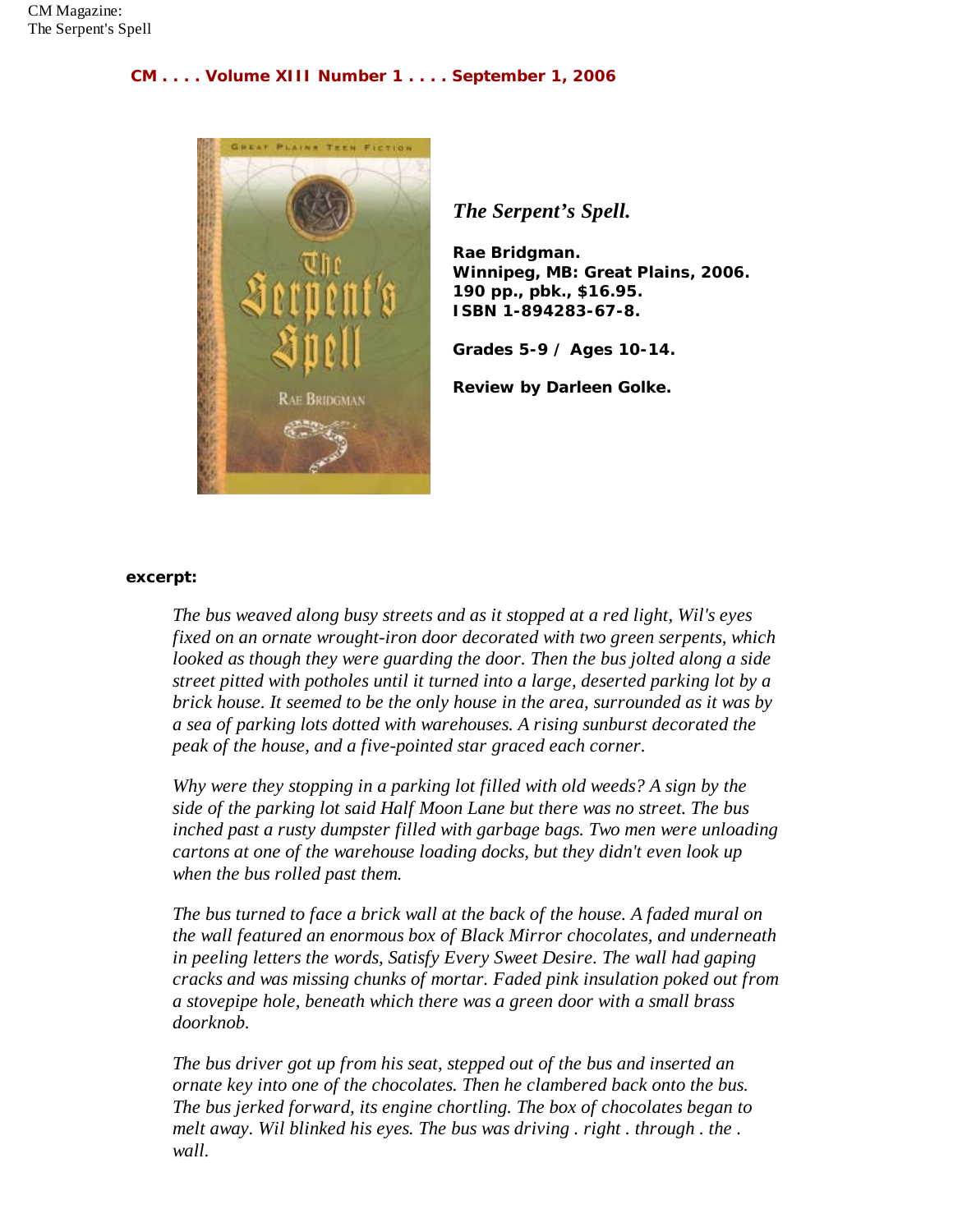*Wil looked about wildly, but no one else seemed the least bit interested that they . they were driving right through a solid brick wall . into a long stone tunnel lit by lanterns. Wil turned to look back at Sophie. Her eyeglass frames were brilliant yellow. Hadn't they just been red and white polka dots? Wil looked down at Esme, shut his eyes for a moment and wished he could curl up tight inside her little hut.*

Winnipeg anthropologist, artist, writer, and University of Manitoba Faculty of Architecture professor, Rae Bridgman departs from her academic publications about homelessness to launch her first novel, a fantasy for young readers.

 Inspired by Manitoba's red-sided garter snakes of Narcisse and Inwood, Bridgman sets the story in "never-never-now" MiddleGate, a secret city hidden in Winnipeg's Exchange District, accessible only to the denizens of the magykal society that traces its history back hundreds of years to Britain. An orphan since age one, 10-year-old Wil Wychwood arrives from Toronto to live at MiddleGate with his two aunts and his cousin, Sophie Isidor, in a "ramshackle brick house built from a hodgepodge of twisted black, brown, pale yellow, burnt red and blue bricks." A suspicious fire costs Gran, his guardian's life, forcing Wil to travel with his only companion, Esme, an African egg-eating snake, to an unknown future with his mother's relatives whom he has never met, a "mage family" that traces its ancestry back ten generations. Gran, a confirmed skeptic, had called magic "nothing but hocus-pocus bogus," "pure nonsense," and "wishful thinking and party games;" however, she had given him a black medallion, a "coin-sized disc hanging from a crescent moon" with a "tiny gold symbol of a snake" that shimmered on "the black surface, surrounded by the outline of a silver arrow" on one side and a "simple outline of a silver triangle" glimmering on the other side, and a "worn and scratched gold ring" warning him never to let either out of his sight. The black medallion glows when aroused and early in the novel shocks Aunt Violet into a trancelike state whispering, "Beware the Serpent's Chain." Finding information about the Serpent's Chain Society founded in the Middle Ages proves difficult for the children, not to mention the readers.

 Trying to adjust to his new living arrangements, his new guardians, and his mage family challenges Wil as does beginning school at Gruffud's Academy of sorcery where he encounters games like shadow-cutting, sciamachy and subjects like numeristics, verbology, cartology, and botanicals taught by a collection of eccentric individuals, the Mages. Snakes, he learns, figure significantly in MiddleGate's culture, and the citizens worry about reports of thousands of Narcisse snakes found murdered. On a field trip to Narcisse, Wil and Sophie get separated from the school group and, to their horror, stumble upon a cave with piles of snakeskins. However, interest in their find and in the mysterious slaughter of snakes fades as the winter hibernation ensues and school festivities preoccupy Wil and Sophie.

 Gruffud's hosts the yearly Halloween Masquerade Ball where Wil hears Minister Skelch arguing with another man, thereby cementing Wil's suspicions that Skelch looks like the man near the fire that killed Gran in Toronto. At Winterlude Festival, Wil is kidnapped. Fearing that the kidnappers might want his black medallion, he hides it and denies all knowledge when questioned. Sophie discovers Wil imprisoned in a room below the library and, with the help of the librarian, Miss Heese, and the Firecatchers, frees him. More convinced than ever of Skelch's guilt, Wil recruits Sophie to help him investigate the mysteries. Sophie learns that before her father, an accused murderer, disappeared, he had hypothesized that another gate in and out of MiddleGate existed. However, her investigation halts abruptly when she is kidnapped. Wil comes to her rescue, makes the startling and dangerous identification of the villain, and faces down